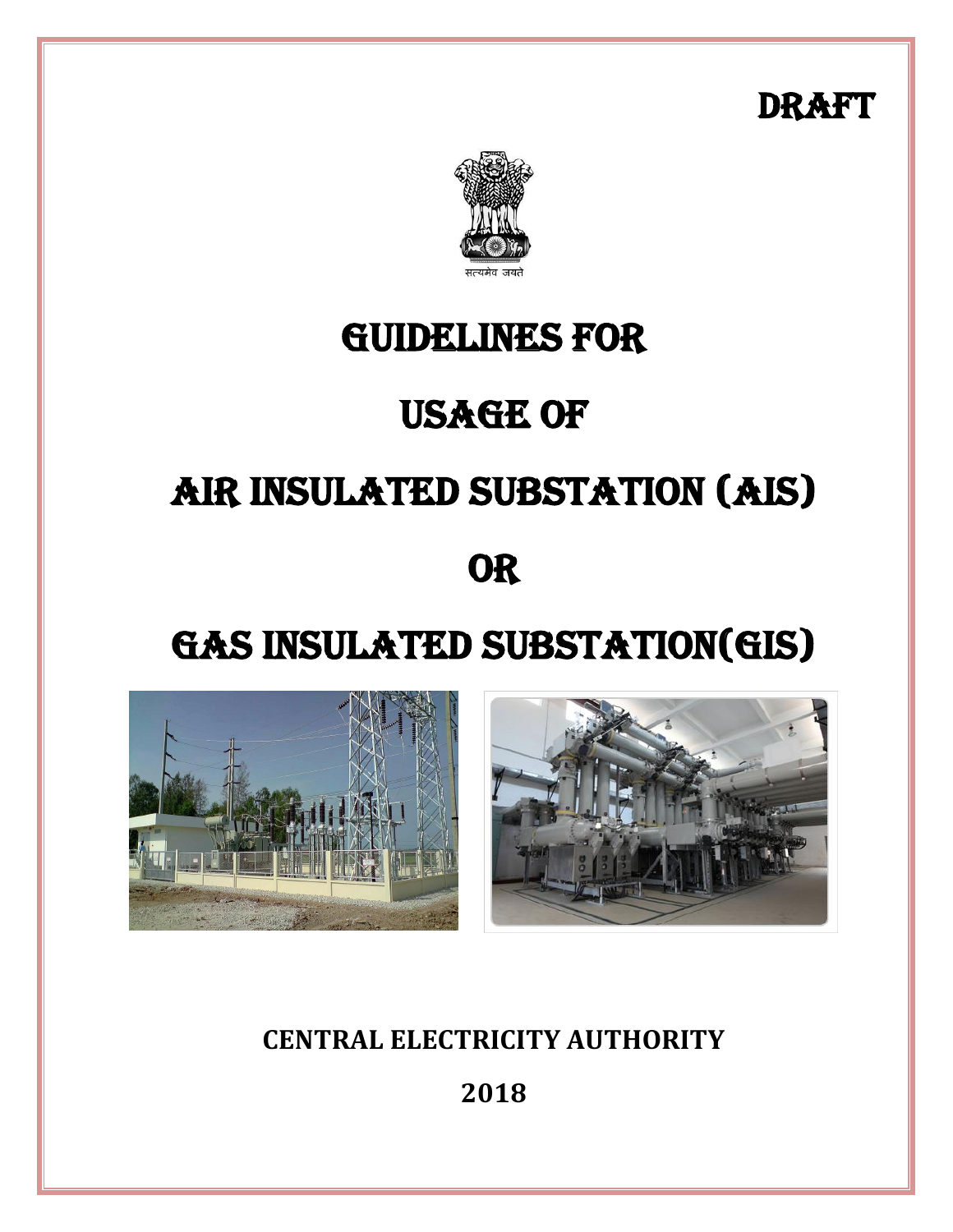#### **1. Introduction**

Substations are an important part of the electrical distributions. They transform the voltage from high to low level, and provide the ties, transformation, switching and protection of the distribution systems. A typical distribution substation houses transformer, bus-bar, conductor, breaker, isolator, protection devices etc. Type of insulation medium used in sub-station is a major factor in determining the size of a sub-stations. The following sections will deliberate on various types of distributions sub-stations used in the country and their advantages and disadvantages and factors to be considered before going for a typical type of sub-stations.

#### **1.1 Air Insulated Substations (AIS)**

The conventional Substations use air for insulation between various live parts and ground in the substations and mostly are being used in power sector. These substations require more space than Gas insulated Substations.



#### **1.2 Gas Insulated Substations (GIS)**

Gas Insulated Substations (GIS) are different from Air Insulated Substations as all the substation equipment such as bus bars, circuit breakers, current transformer, potential transformers and other substation equipment are placed inside the modules filled with SF6 gas. SF6 gas having high dielectric property acts as insulating medium between the live parts and ground. Generally, Gas Insulted Substations (GIS) are indoor type and it requires substantially less space compared to the conventional airinsulated substations.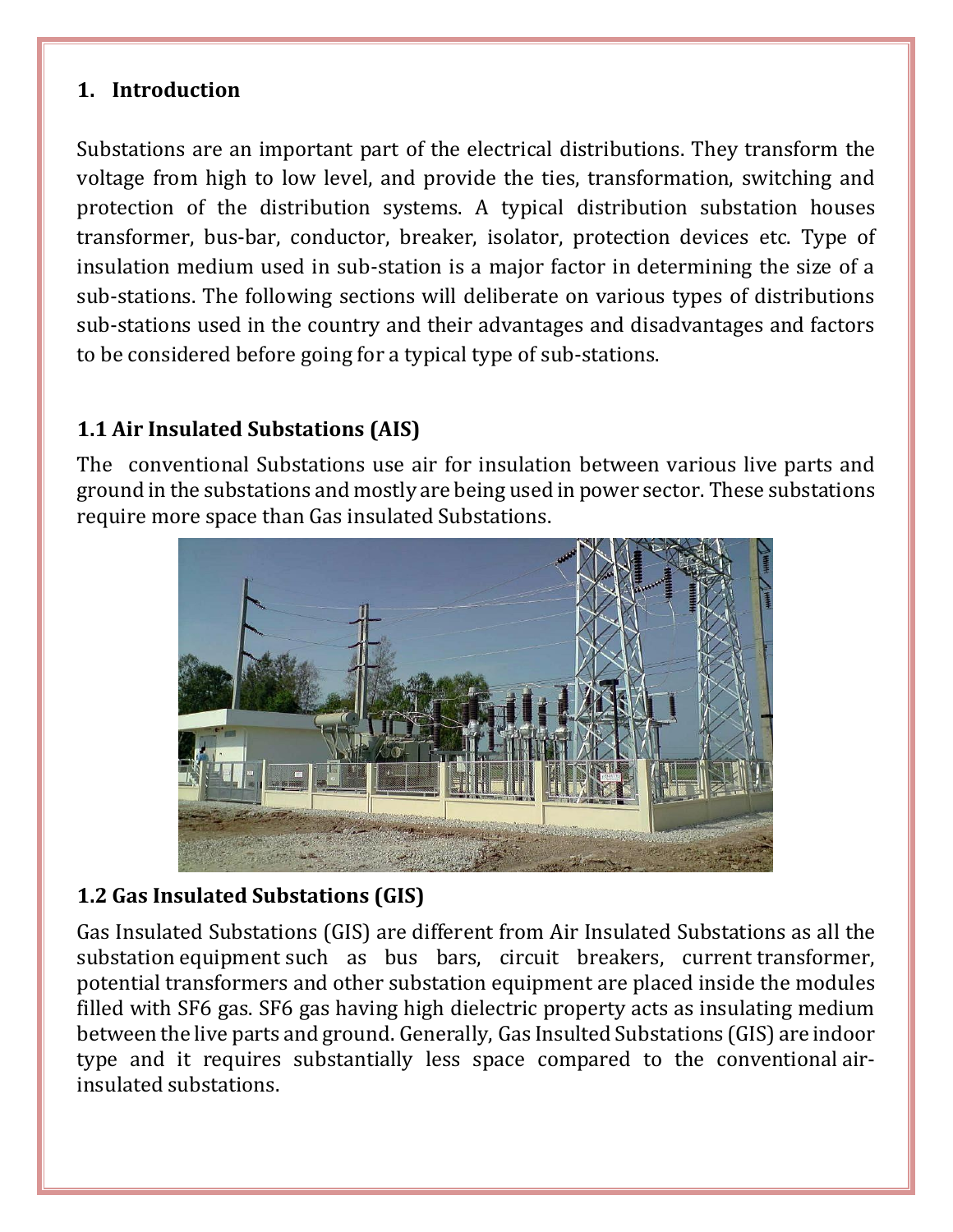

#### **1.3 Hybrid Switchgear**

The Hybrid switchgear is a mix of AIS and GIS technology and can be installed indoor as well as outdoor. Outdoor installation is preferred because of the saving in civil works of building. Following are the features of Hybrid Switchgear:

- Represents a complete bay
- Approx. 30% Less Switch Yard Area
- Approx. 9 No. Lesser Foundations per bay
- Quick installation
- Plug and Play Unit
- Dry Type Ring CTs. Less damage in case of CT burst event.

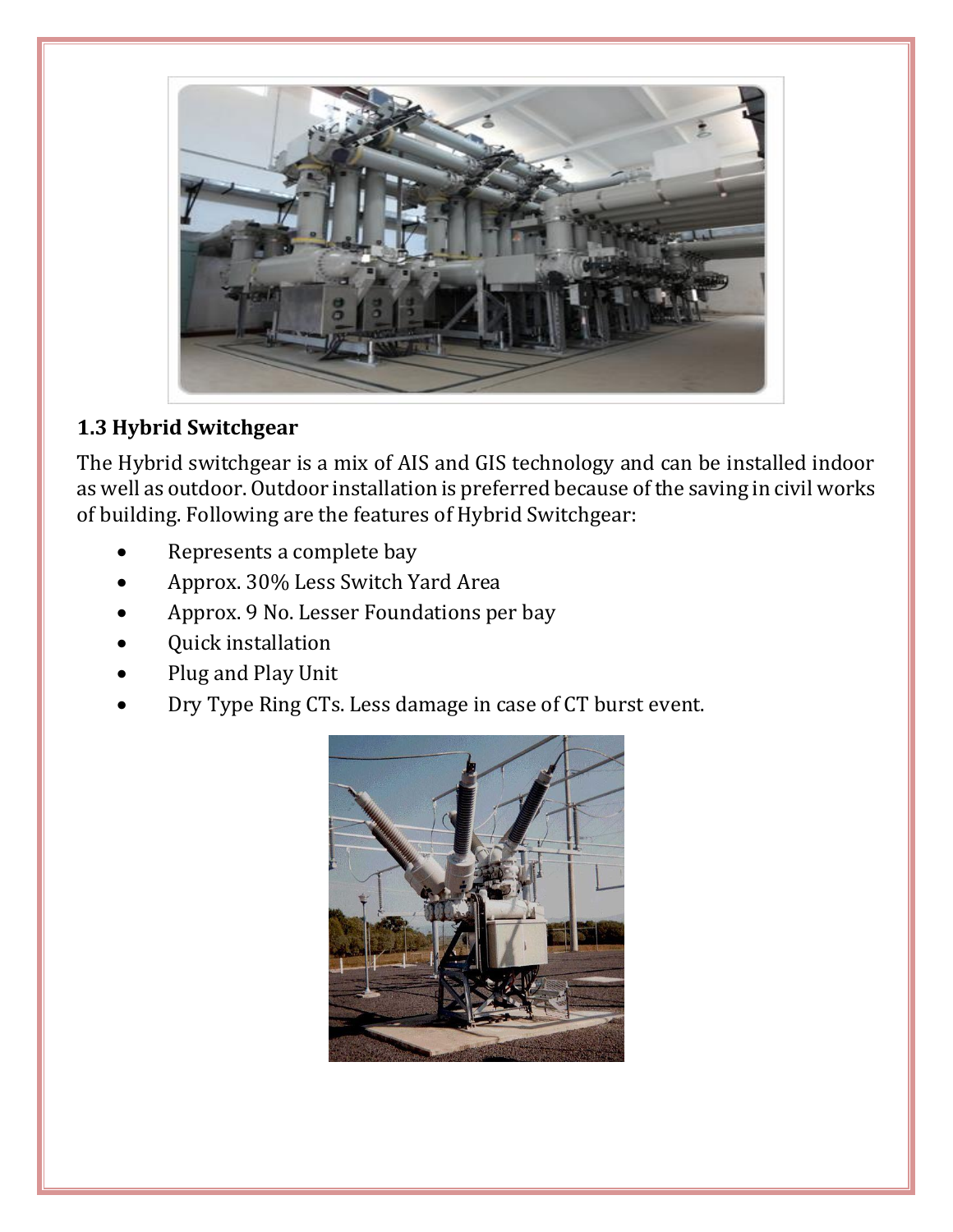### **2. AIS Vs GIS Vs Hybrid Technology**

The following table shows the comparative analysis between AIS, GIS and Hybrid based on various parameters:

| Sl. No       | <b>Parameters</b>                                                  | <b>AIS</b>                                                                                                                                                                                                                            | <b>GIS</b>                                                                                                                                                                                                                                    | <b>Hybrid</b>                                                                                                                                                                                                                                                                                                                                                                                     |
|--------------|--------------------------------------------------------------------|---------------------------------------------------------------------------------------------------------------------------------------------------------------------------------------------------------------------------------------|-----------------------------------------------------------------------------------------------------------------------------------------------------------------------------------------------------------------------------------------------|---------------------------------------------------------------------------------------------------------------------------------------------------------------------------------------------------------------------------------------------------------------------------------------------------------------------------------------------------------------------------------------------------|
| a            | Land /Space<br>Required                                            | Min. 6800 Sq. M.<br>(80x85 sq. M.)                                                                                                                                                                                                    | Min. 2400 sq. M.<br>(60x40 sq. M.)<br>$\left($ appx $1/3^{rd}$ area)                                                                                                                                                                          | Min. 4200 sq. M.<br>(60x70 sq. M.)                                                                                                                                                                                                                                                                                                                                                                |
| $\mathbf b$  | Features                                                           | All Bay<br>$\bullet$<br>Equipment<br>installed in<br>Outdoor Area<br>Individual<br>Equipment are<br>connected with<br>Jumpers having<br>minimum<br>clearances and<br>offering higher<br>contact Resistance                            | Indoor Type<br>Panels<br>Unitise system<br>with all equipment<br>housed in single unit                                                                                                                                                        | Outdoor<br>Type Equipment<br>Unitised<br>system with all bay<br>equipment housed<br>in single unit                                                                                                                                                                                                                                                                                                |
| $\mathbf{C}$ | Strength<br>$\sqrt{2}$<br>Weakness                                 | Outdoor Yard<br>$\bullet$<br>involved<br>Larger Space<br>required<br>Less Cost<br>Regular<br>Maintenance<br>Higher losses<br>Higher<br>Maintenance Cost<br>Personnel<br>Safety is less<br>Low<br>Reliability (prone to<br>breakdowns) | GIS Building to<br>$\bullet$<br>be constructed<br>Smaller<br>Space<br>$\bullet$<br>for substation<br><b>High Cost</b><br>Low<br>$\bullet$<br>Maintenance<br>Required<br>Low losses<br><b>High Reliability</b><br>More Safety for<br>Personnel | GIS Building<br>$\bullet$<br>need<br>be<br>not<br>to<br>constructed<br>lesser Space<br>$\bullet$<br>substation<br>for<br>compared to AIS,<br>but 50% more than<br>that in GIS<br>Moderate<br>$\bullet$<br>Cost<br>Easy<br>$\bullet$<br>addition of<br>bays<br>(Flexibility)<br>Low<br>Maintenance<br>Low losses<br>Moderate<br>reliability<br>Safety<br>of<br>$\bullet$<br>operating<br>personnel |
| $\mathbf d$  | Cost<br>Comparison<br>(In case land<br>is taken on<br>lease) for a | Rs. 22.90 Cr.<br>(Rs. 17 Cr. for Grid $+$<br>Rs. 0.34 Cr. per year<br>Land<br>Premium<br>(Annuity<br>basis $) +$                                                                                                                      | Rs. 27.70 Cr.<br>(Rs. 26 Cr. for Grid $+$<br>Rs. 0.12<br>Cr. Land<br>Premium<br>(Annuity<br>$basis$ )+                                                                                                                                        | Rs. 23.80 Cr.<br>(Rs. 21 Cr. for Grid<br>$+$<br>Rs. 0.18 Cr. . Land<br>Premium (Annuity                                                                                                                                                                                                                                                                                                           |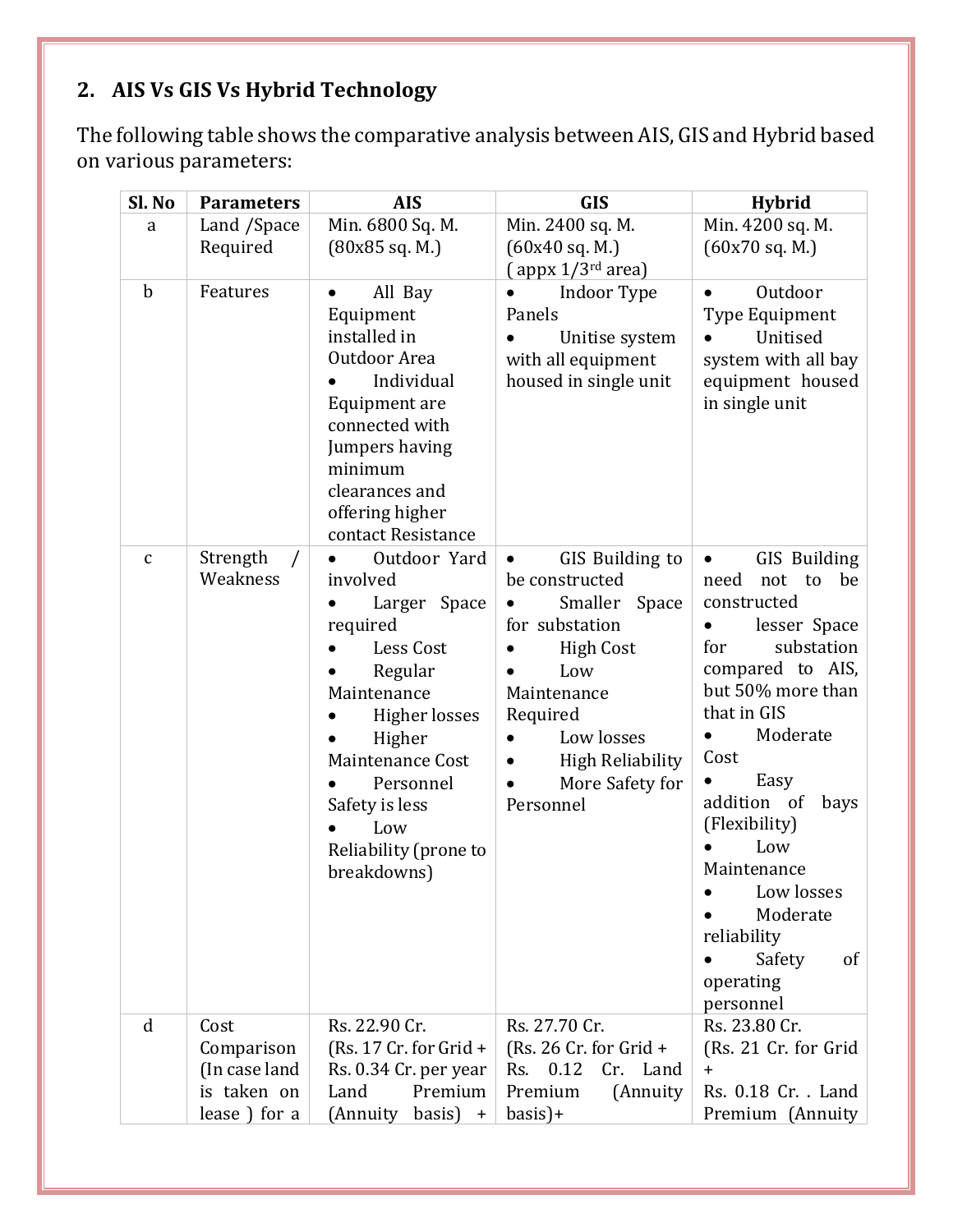| typical       |                                | Rs, 0.25 Cr. Per Year   Rs, 0.05 Cr. Per Year | $basis$ + Rs, 0.10 Cr. |
|---------------|--------------------------------|-----------------------------------------------|------------------------|
| 33/11<br>kv   | Maintenance Cost   Maintenance |                                               | Year<br>Per            |
| S/s           | (Annuity basis))               | Cost(Annuity basis))                          | Maintenance Cost       |
|               |                                |                                               | (Annuity basis))       |
| (Price Level) |                                |                                               |                        |
| 2017)         |                                |                                               |                        |

Note: Cost may vary depending upon substation installed capacity, bus bar configuration (Single bus, Double bus, One-an-half breaker etc.) , current rating and land cost in a particular city/ town.

#### **3. Economics – Life cycle cost (LCC) comparison**

The initial capital investment is more in GIS as compare to AIS / Hybrid but due to less maintenance cost over the years, the overall higher initial cost can be recovered in subsequent years through savings in maintenance cost of GIS S/S. However, after considering the less requirement of land cost, the difference in initial capital cost of GIS and AIS is very less now a days. Also, for evaluation of overall substation project cost, the **Life Cycle Cost (LCC)**should be considered, including primary hardware cost, maintenance cost, operation cost, outage cost and disposal costs etc.

The LCC comparison of AIS and GIS is as follows:

#### **3.1 Primary hardware**

Primary hardware for primary equipment, **GIS is more expensive than AIS**. However, the price of land and auxiliary equipment such as support, conductors, land, installation, control, protection and monitoring can lead to small cost difference between the two systems.

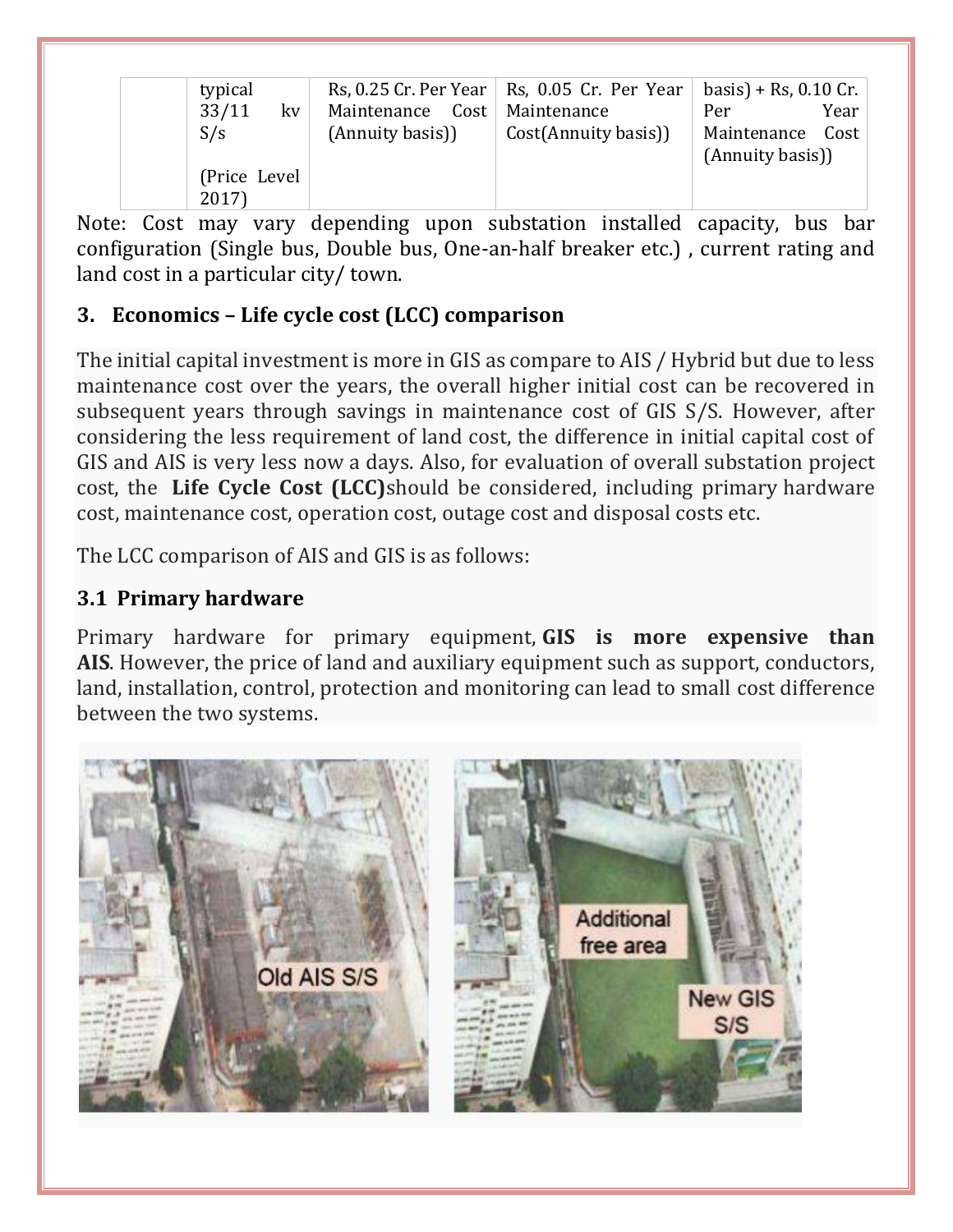#### **3.2 Maintenance**

The failure rate of circuit breaker and disconnecting switch in GIS is **one-fourth of that of AIS and one tenth in case of busbar**, thus the maintenance cost of GIS is less than that of AIS over the lifetime.

#### **3.3 Operation cost**

The operational cost of GIS and AIS is same. The cost for training personnel engaged in GIS Operation is higher than in AIS.

#### **3.4 Outage cost**

The failure rate of GIS is lower, **resulting in less outage cost compared to AIS**.

#### **3.5 Disposal cost**

The cost of decommissioning and disposal after use should be capitalized. The value of future expenses must be taken into account.

| <b>Life Cycle Cost</b>                       | Air<br>insulated<br>substation<br>(AIS) | <b>Hybrid</b><br>substation | <b>Gas insulated</b><br>substation<br>(GIS) |
|----------------------------------------------|-----------------------------------------|-----------------------------|---------------------------------------------|
| <b>Planning</b><br>and<br><b>Engineering</b> | 100%                                    | 90%                         | 80%                                         |
| <b>Real estate</b>                           | 100%                                    | 60%                         | 40%                                         |
| Primary<br>equipment                         | 100%                                    | 110%                        | 120%                                        |
| <b>Secondary</b><br>equipment                | 100%                                    | 100%                        | 100%                                        |
| Earthwork,<br>civil<br>work, structures      | 100%                                    | 90%                         | 60%                                         |
| Electrical<br>assembly<br>and<br>erection    | 100%                                    | 80%                         | 70%                                         |
| <b>Maintenance</b>                           | 100%                                    | 70%                         | 50%                                         |
| <b>Outage</b>                                | 100%                                    | 70%                         | 50%                                         |
| <b>LCC</b> after 10 years                    | 100%                                    | <b>Max 80%</b>              | <b>Max 70%</b>                              |

#### **3.6 Typical LCC evaluation of AIS and GI**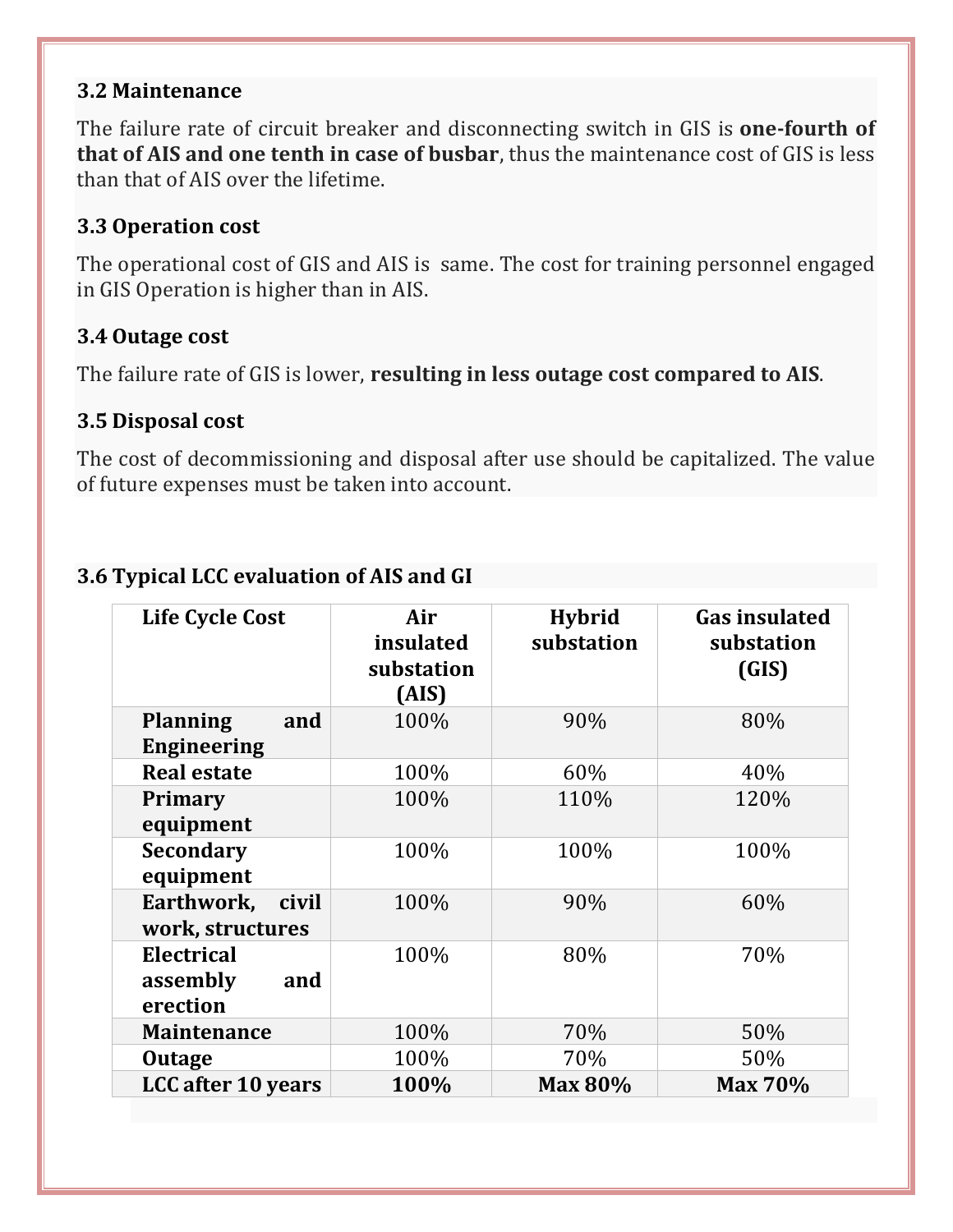#### **3.7 Safety**

As the enclosures of GIS are at earth potential there is no possibility of accidental contact by service personnel to live parts. In conventional open terminal AIS, personnel have to be doubly sure before taking maintenance tools, ladders, vehicles etc.

#### **3.8 Environmental impact**

The latest GIS technology has less environmental impact than previous technology. **The SF6 leakage rate is less than 1% (in experiment <0.5%).** Due the design characteristics, GIS has a better impact on environment than AIS. All current breaking parts of switchgear of GIS are contained in the metal enclosure, resulting in an extreme reduction in corona noise level.

#### **4. Decision Matrix**

The following matrix has been prepared based on the above discussion on various parameters of analysis:

| <b>S. No.</b>  | <b>Parameters</b>                 | <b>AIS</b>           | <b>GIS</b>             | <b>Hybrid</b>                          |
|----------------|-----------------------------------|----------------------|------------------------|----------------------------------------|
| 1              | Land Requirement                  | High<br>T            | ┺<br>Low               | Moderate<br>$\Longleftrightarrow$      |
| 2              | <b>Initial Cost</b>               | ⊕<br>Low             | High<br>$\blacksquare$ | Moderate<br>$\Longleftrightarrow$      |
| 3              | <b>Civil Cost</b>                 | ₩<br>Low             | High<br>T              | Low                                    |
| 4              | Flexibility                       | High<br>$\mathbf{r}$ | ┺<br>Low               | High<br>11                             |
| 5              | Safety                            | Low                  | High<br>11             | $\Leftrightarrow$<br>Moderate          |
| 6              | Reliability                       | Low                  | High<br>11             | $\Longleftrightarrow$<br>Moderate      |
| $\overline{7}$ | <b>Maintenance Cost</b>           | High<br>Ŧ            | ⇩<br>Low               | Moderate<br>$\Leftrightarrow$          |
| 8              | <b>Maintenance Periodicity</b>    | High<br>T            | ⇩<br>Low               | Moderate<br>$\Leftrightarrow$          |
| 9              | Maintenance Hours/year            | High<br>Ŧ            | ₩<br>Low               | Moderate<br>$\Leftrightarrow$          |
| 10             | <b>Breakdown Restoration Time</b> | Low                  | High<br>$\blacksquare$ | Low                                    |
| 11             | Losses                            | High                 | ₩<br>Low               | Moderate<br>$\mathcal{L}(\mathcal{L})$ |

#### **5. Analysis /Observations**

 $\triangleright$  GIS is an advanced technology, needs lesser space (35%), lower maintenance costs and outages compared to AIS.